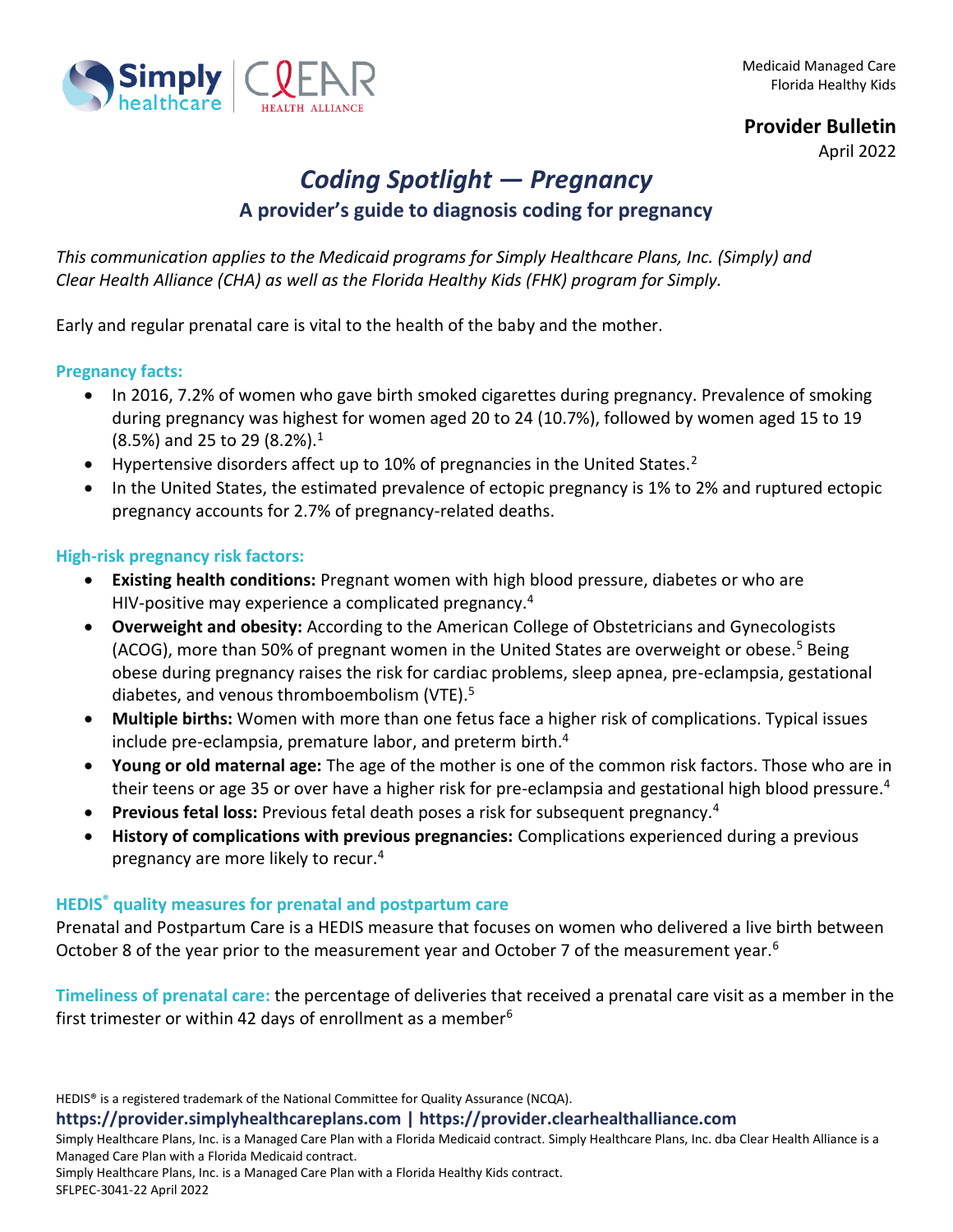Documentation of when prenatal care was initiated or the date of the member's first prenatal visit should be reflected in the medical record documentation. Evidence of at least one of the following needs to be documented:<sup>6</sup>

- A basic physical obstetrical exam (auscultation for fetal heart tone, pelvic exam with obstetric observations, measurement of fundus height)
- Prenatal care visits with screening test/obstetric panel, TORCH antibody panel alone, a rubella antibody test/titer with an Rh incompatibility blood typing, ultrasound/echography of a pregnant uterus
- Last menstrual period or estimated due date with either prenatal risk assessment and counseling/education or complete obstetrical history<sup>6</sup>

**Postpartum care:** a percentage of deliveries that had a postpartum visit on or between 7 and 84 days after delivery<sup>6</sup>

Documentation must indicate visit date and evidence one of the following:

- Pelvic exam
- Evaluation of weight, blood pressure, breasts and abdomen (Notation of breastfeeding is acceptable for the evaluation of breasts component.)
- Notation of postpartum care (e.g., *six-week check, postpartum care, PP care, PP check*) 6

## **Tips for providers:**

- ACOG recommends a minimum of 14 prenatal visits for a 40-week pregnancy. To ensure regular care, members need to get reminders to schedule all required visits, including:
	- o One visit every four weeks until 28 weeks' gestation (at least six visits).
	- o One visit every two weeks until 36 weeks' gestation (at least four visits).
	- $\circ$  One visit every week after 36 weeks until delivery (at least four visits).<sup>6</sup>
- If the patient comes in one or two weeks after delivery for an incision check, the patient needs to be educated on the importance of coming back for a postpartum assessment 7 to 84 days after delivery. The visit needs to be scheduled, and the purpose should be explained.
- A follow-up cesarean section incision check 1 to 2 weeks after delivery **does not** count as a postpartum visit.<sup>6</sup>
- Patients should get phone calls about scheduling the postpartum visit and should also get reminders about the date and time of the appointment.
- Appointments that were missed need to be rescheduled.
- All services should be documented using the ACOG forms.<sup>6</sup>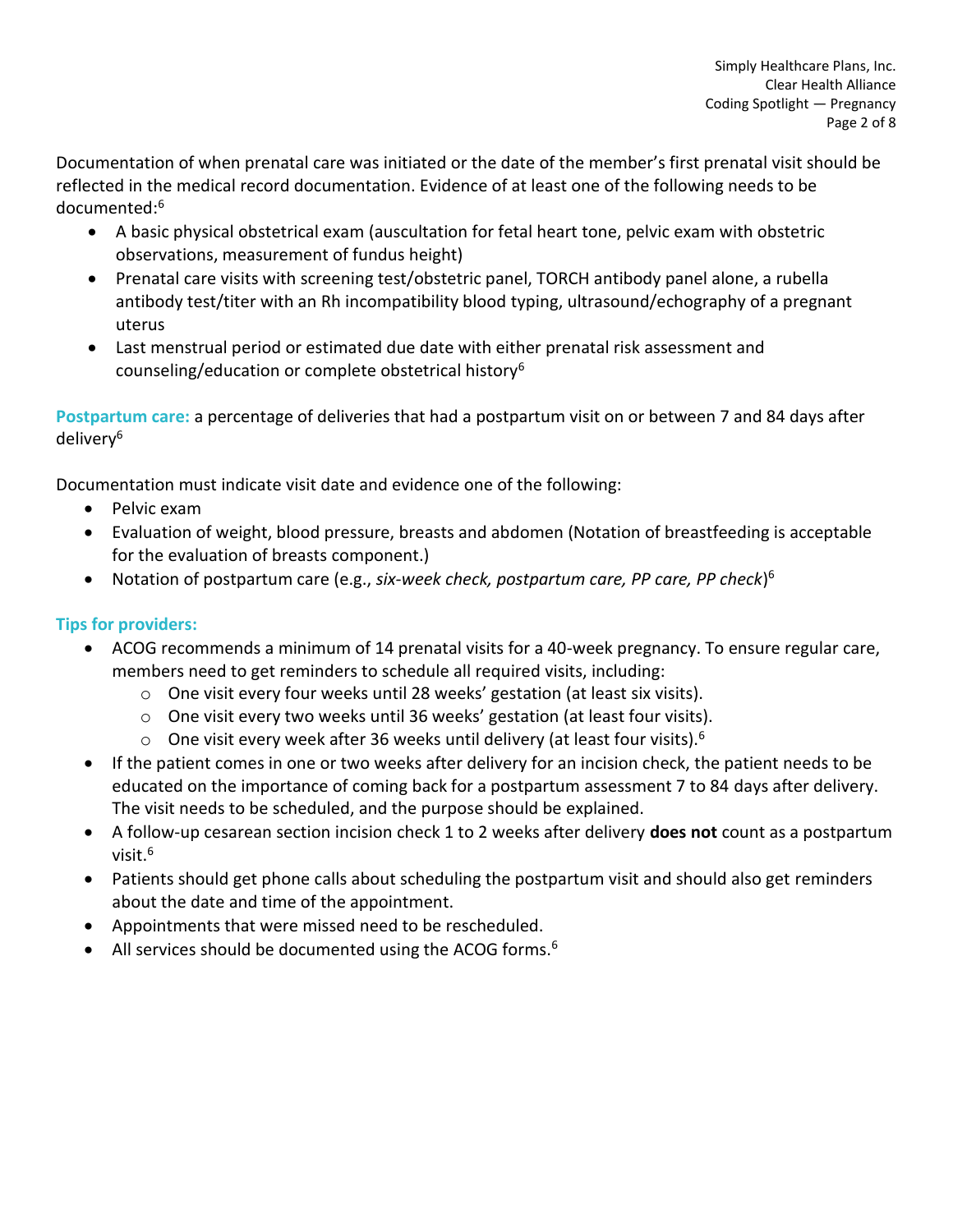#### **ICD-10-CM general coding and documentation:**

- Conditions that affect the management of pregnancy, childbirth and the puerperium are classified in categories O00 through O9A in Chapter 15 of the ICD-10-CM.
- If the pregnancy is incidental to an encounter for a different reason, code Z33.1 (pregnant state, incidental) is assigned in place of any Chapter 15 codes.
- When treating the pregnant member, the codes in Chapter 15 of the ICD-10-CM codes set are applied before codes from other chapters. However, codes from other chapters may be used to report additional conditions when needed to provide more specificity.
- Codes from Chapter 15 refer to the mother only and are assigned only on the mother's record. They are never assigned on the newborn's record.<sup>7</sup>

#### **Final character for trimester:**

• The majority of codes in Chapter 15 of ICD-10-CM have a final character indicating the trimester of pregnancy. It is the provider's responsibility to document the number of weeks of gestation and/or trimester in the medical record. The time frames for the trimesters are indicated at the beginning of Chapter 15 and are defined by ICD-10-CM as follows:

| <b>Trimester</b>        | Length in weeks                           |
|-------------------------|-------------------------------------------|
| <b>First trimester</b>  | less than 14 weeks, 0 days                |
| <b>Second trimester</b> | 14 weeks, 0 days to less than 28 weeks, 0 |
|                         | days                                      |
| <b>Third trimester</b>  | 28 weeks, 0 days until delivery           |

• Assignment of the final character for trimester is based on the provider's documentation for the current encounter (number of weeks or trimester). Not every single code in Chapter 15 has a trimester component. If trimester is not a component of a code, it is because the condition always occurs in a specific trimester or the concept of trimester of pregnancy is not applicable.<sup>8</sup>

#### **Seventh character**

Many codes in Chapter 15 of ICD-10-CM require a seventh character. If the pregnancy is a single gestation, the seventh character *0* is reported. However, when there is more than one fetus, the documentation needs to indicate which specific fetus is having a problem. For example:

• O41.03x4 — Oligohydramnios, third trimester, fetus  $4^8$ 

#### **Normal pregnancy**

When coding routine visits for the pregnant member who has no complications, Z codes are assigned from Chapter 21 of ICD-10-CM. These codes are only chosen when a healthy, pregnant woman has neither a current illness nor a current injury. For example:

- Z34.01 encounter for supervision of normal first pregnancy, first trimester
- Z34.82 encounter for supervision of other normal pregnancy, second trimester<sup>8</sup>

#### **Supervision of high-risk pregnancy**

Codes from category O09 (supervision of high-risk pregnancy) are intended for use only during the prenatal period.<sup>8</sup>

For routine prenatal outpatient visits for patients with high-risk pregnancies, a code from category O09 (supervision of high-risk pregnancy) should be reported as the first listed diagnosis on the claim.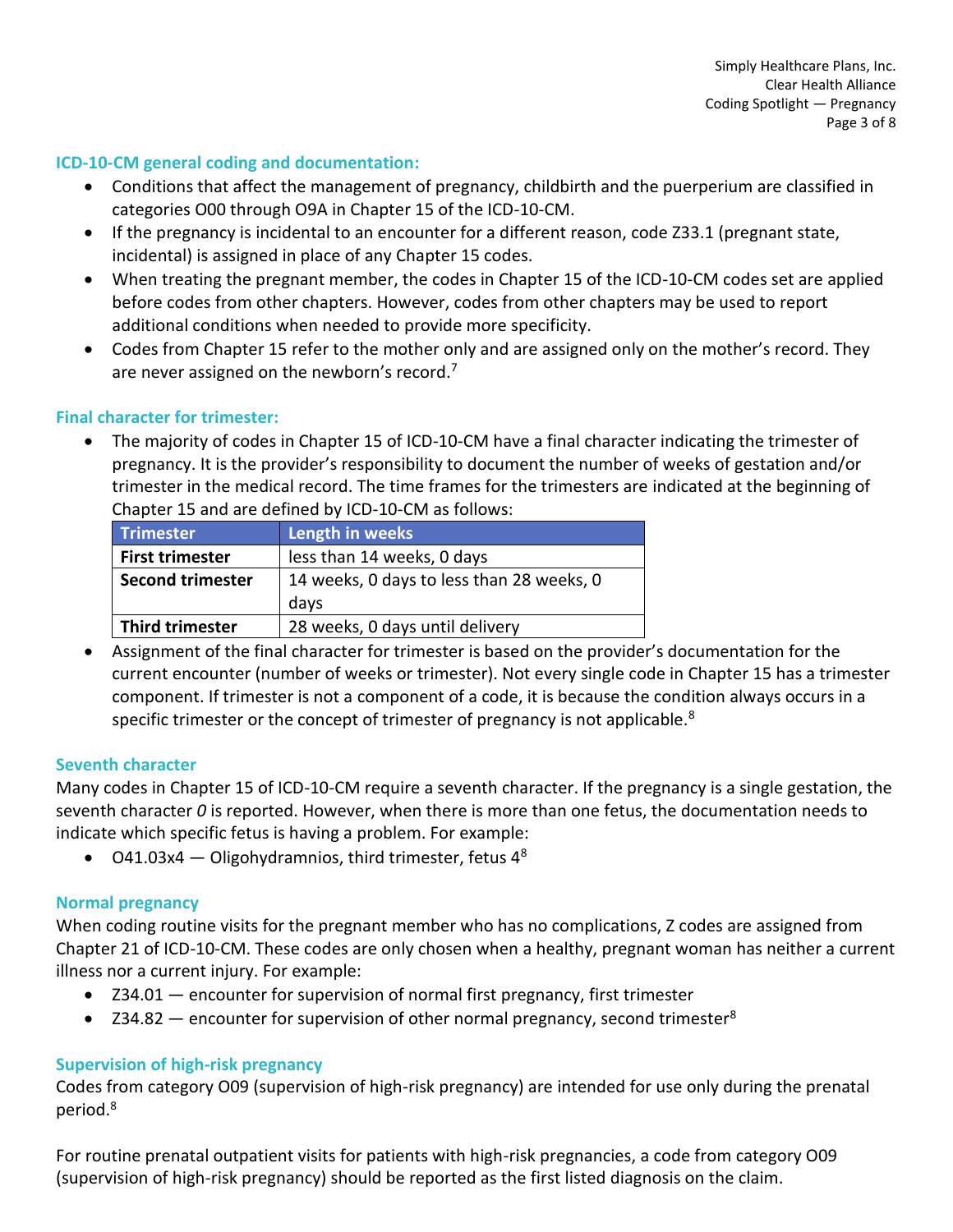| ICD-10-CM code<br>categories | <b>Code descriptions</b>                                            |
|------------------------------|---------------------------------------------------------------------|
| O09.00-O09.03                | Pregnancy with history of infertility                               |
| 009.10-009.13                | Pregnancy with history of ectopic pregnancy                         |
| O09.A0-O09.A3                | Pregnancy with history of molar pregnancy                           |
| 009.211-009.299              | Pregnancy with other poor reproductive or obstetric history         |
| 009.30-009.33                | Pregnancy with insufficient antenatal care                          |
| 009.40-009.43                | Pregnancy with grand multiparity                                    |
| 009.511-009.529              | Elderly primigravida and multigravida                               |
| 009.611-009.629              | Young primigravida and multigravida                                 |
| 009.70-009.73                | High-risk pregnancy due to social problems                          |
| 009.811-009.899              | Other high-risk pregnancies (includes pregnancy resulting from      |
|                              | assisted reproductive technology O09.81- and pregnancy with history |
|                              | of in utero procedure during previous pregnancy O09.82-)            |

ICD-10-CM provides codes for the supervision of the following types of high-risk pregnancies:

## **Fetal conditions affecting management of pregnancy**

Codes from categories O35 (maternal care for known or suspected fetal abnormality and damage) and O36 (maternal care for other fetal problems) are assigned only when the fetal condition is actually responsible for modifying the mother's care. These codes are used when the listed condition in the fetus is the reason for hospitalization or other obstetric care to the mother, or for termination of pregnancy. $8$ 

## **Other conditions complicating pregnancy, childbirth, or the puerperium**

Certain categories in Chapter 15 of the ICD-10-CM distinguish between conditions of the mother that existed prior to pregnancy and those that are a direct result of pregnancy:

- Conditions such as edema; proteinuria; and hypertensive disorders in pregnancy, childbirth and the puerperium are classified in categories O10-O16.
- Other maternal disorders such as hemorrhage, hyperemesis gravidarum, venous complications, genitourinary infections, diabetes mellitus, malnutrition and liver disorders are classified in categories O20-O29.
- Certain infectious diseases such as HIV disease, viral hepatitis, viral diseases (Zika infection), tuberculosis and venereal disease are classified in category O98.<sup>8</sup>

#### **Hypertension**

Pre-existing hypertension is classified in category O10 as follows:

| ICD-10-CM codes | <b>Conditions</b>                             |
|-----------------|-----------------------------------------------|
| 010.01-010.03   | <b>Essential hypertension</b>                 |
| 010.111-010.13  | Hypertensive heart disease                    |
| 010.211-010.23  | Hypertensive chronic kidney disease           |
| 010.311-010.33  | Hypertensive heart and chronic kidney disease |
| 010.411-010.43  | Secondary hypertension                        |
| 010.911-010.93  | Unspecified                                   |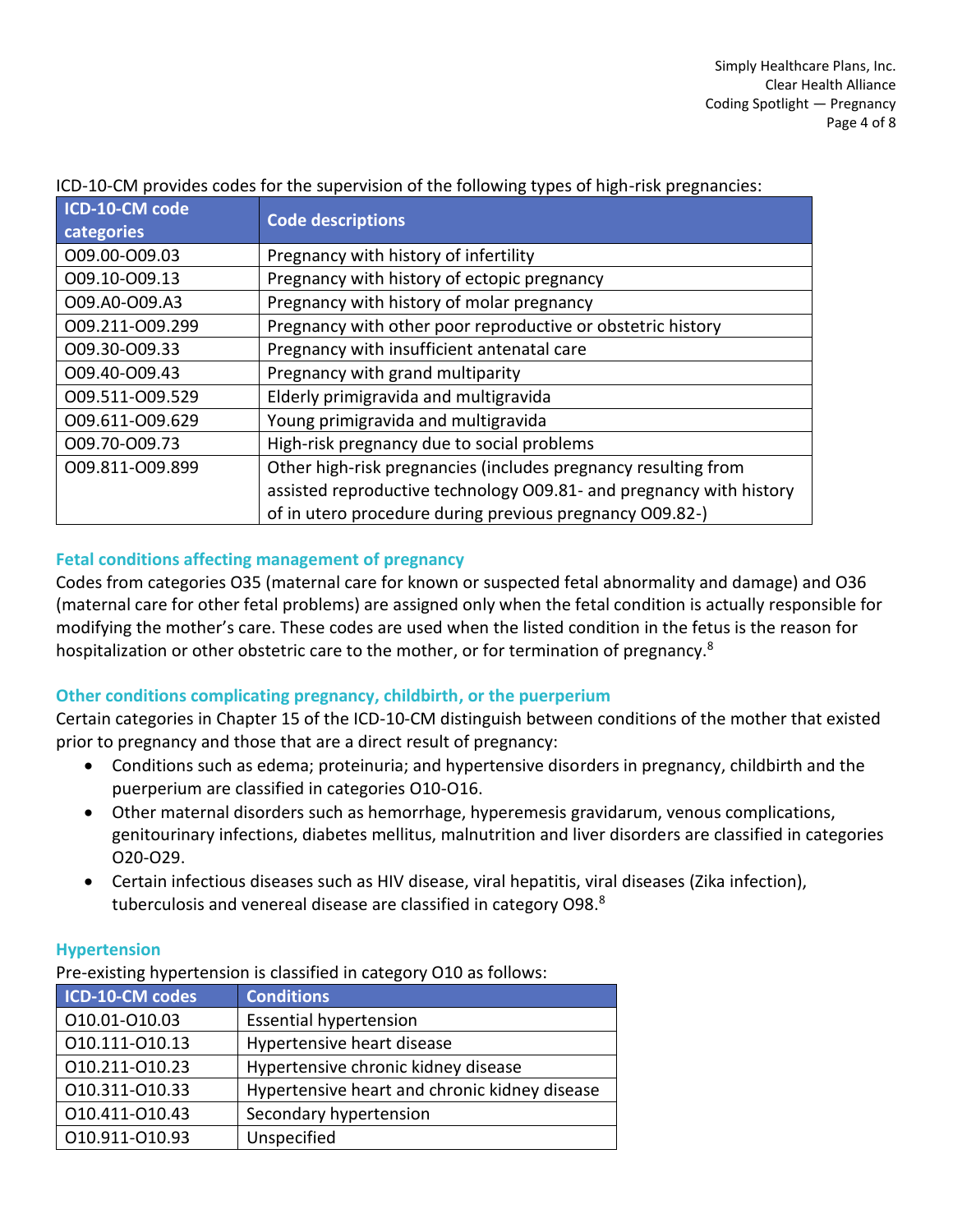When assigning one of the O10 codes that includes hypertensive heart disease or hypertensive chronic kidney disease, it is necessary to add a secondary code from the appropriate hypertension category to specify the type of hypertensive heart disease (category I11), heart failure (category I50), chronic kidney disease (category I12), or hypertensive heart and chronic kidney disease (category I13). $<sup>7</sup>$ </sup>

Gestational or pregnancy-induced hypertension is coded to category O13 (gestational pregnancy-induced hypertension without significant proteinuria).

## **Diabetes**

Category O24 distinguishes between pre-existing diabetes mellitus (type 1, type 2, other, unspecified), gestational diabetes and unspecified diabetes as follows:

| ICD-10-CM codes | <b>Conditions</b>                          |
|-----------------|--------------------------------------------|
| 024.011-024.03  | Pre-existing type 1 diabetes mellitus      |
| 024.111-024.13  | Pre-existing type 2 diabetes mellitus      |
| 024.311-024.319 | Unspecified pre-existing diabetes mellitus |
| 024.410-024.439 | Gestational diabetes mellitus              |
| 024.811-024.83  | Other pre-existing diabetes mellitus       |
| 024.911-024.93  | Unspecified diabetes mellitus              |

Codes for gestational diabetes are in subcategory O24.4 (gestational diabetes mellitus). No other code from category O24 (diabetes mellitus in pregnancy, childbirth, and the puerperium) should be used with the code from O24.4.<sup>7</sup>

Code Z79.4 (long-term current use of insulin) should be assigned if the pre-existing or unspecified diabetes mellitus is being treated with insulin. Code Z79.84 (long-term current use of oral hypoglycemic drugs) should be assigned if the pre-existing or unspecified diabetes mellitus is being treated with oral hypoglycemic drugs. However, neither code Z79.4 nor code Z79.84 should be assigned with codes from subcategory O24.4 (gestational diabetes).<sup>8</sup>

# **HIV infection**

During pregnancy, childbirth, or the puerperium, a patient with HIV-related illness should receive a principal diagnosis from subcategory O98.7- (human immunodeficiency HIV disease complicating pregnancy, childbirth and the puerperium) followed by the code(s) for the HIV-related illness(es). Patients with asymptomatic HIV infection status should receive codes O98.7- and Z21 (asymptomatic human immunodeficiency virus HIV infection status). For example:

- O98.711 + B20 + Z3A.00 first trimester pregnant female with AIDS
- O98.713 + Z21 + Z3A.30  $-$  30-weeks pregnant female with complicating asymptomatic HIV status<sup>8</sup>

# **Alcohol and tobacco use**

When the mother uses alcohol during the pregnancy or postpartum, codes from subcategory O99.31 (alcohol use complicating pregnancy, childbirth, and the puerperium) should be assigned. A secondary code from category F10 (alcohol related disorders) should also be assigned to identify manifestations of the alcohol use.

Codes from subcategory O99.33 (tobacco use disorder complicating pregnancy, childbirth, and the puerperium) should be assigned for a pregnancy case where a mother uses any type of tobacco product during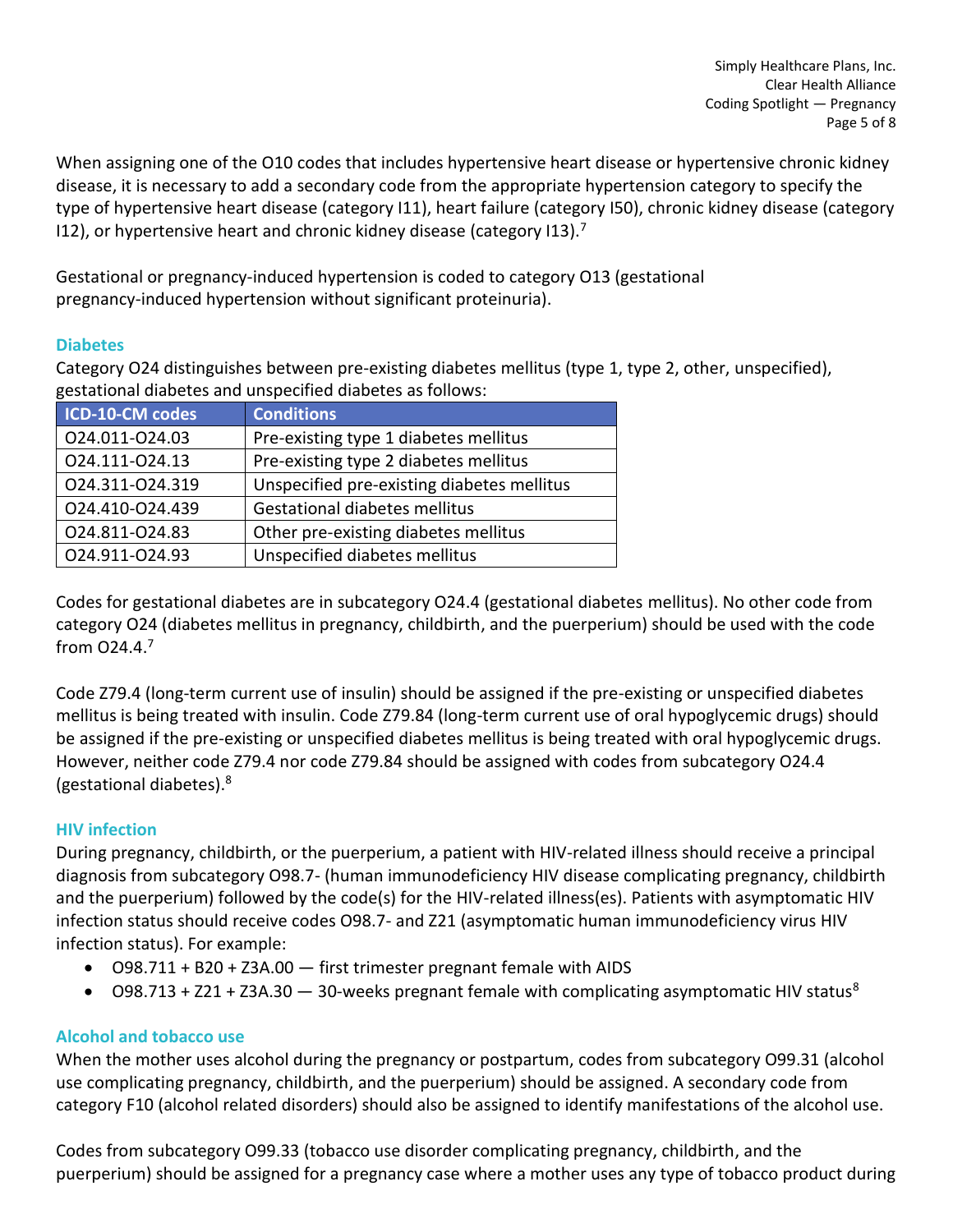the pregnancy or postpartum. A secondary code from category F17 (nicotine dependence) should also be assigned to identify the type of nicotine dependence.<sup>8</sup>

#### **Other maternal diseases**

ICD-10-CM provides category O99 to describe other maternal diseases classifiable elsewhere but complicating pregnancy, childbirth, and the puerperium:

| $ICD-10-CM$<br>codes | <b>Conditions</b>                                    |
|----------------------|------------------------------------------------------|
| O99.0-               | Anemia                                               |
| 099.1-               | Other diseases of the blood and blood-forming organs |
|                      | and certain disorders involving the immune mechanism |
| 099.2-               | Endocrine, nutritional and metabolic diseases        |
| 099.3-               | Mental disorders and diseases of the nervous system  |
| 099.4-               | Diseases of the circulatory system                   |
| 099.5-               | Diseases of the respiratory system                   |
| 099.6-               | Diseases of the digestive system                     |
| 099.7-               | Diseases of the skin and subcutaneous tissue         |
| O99.8-               | Other specified diseases and conditions              |

Malignant neoplasms complicating pregnancy, childbirth and the puerperium are classified to subcategory O9A.1, with additional code(s) to identify the specific neoplasm.

## **Normal delivery**

Code O80 (encounter for full-term uncomplicated delivery) is used when the delivery is entirely normal with a single liveborn outcome; the completed weeks of gestation code is also assigned. There can be no postpartum complications. Code O80 cannot be used if any other code from Chapter 15 is needed to describe a current complication.<sup>8</sup>

## **Complications of labor and delivery**

Complications of labor and delivery are classified to categories O60-O77.

- Category O60 (preterm labor) is defined in ICD-10-CM as the onset (spontaneous) of labor before 37 completed weeks of gestation. This category includes codes for cases with delivery as well as without delivery.
- Failed induction of labor is classified to category O61.
- Abnormalities of forces of labor are classified to category O62.
- For patients with long labor, ICD-10-CM provides category O63 codes.
- ICD-10-CM provides categories O64, O65 and O66 for obstructed labor due to different etiologies (due to malposition and malpresentation of fetus, due to maternal pelvic abnormality).
- ICD-10-CM also provides the following categories for labor and delivery caused by different conditions:
	- $\circ$  067.0-067.9 intrapartum hemorrhage
	- $\circ$  O68 abnormality of fetal acid-base balance
	- $\circ$  O69.0-O69.9 umbilical cord complications<sup>8</sup>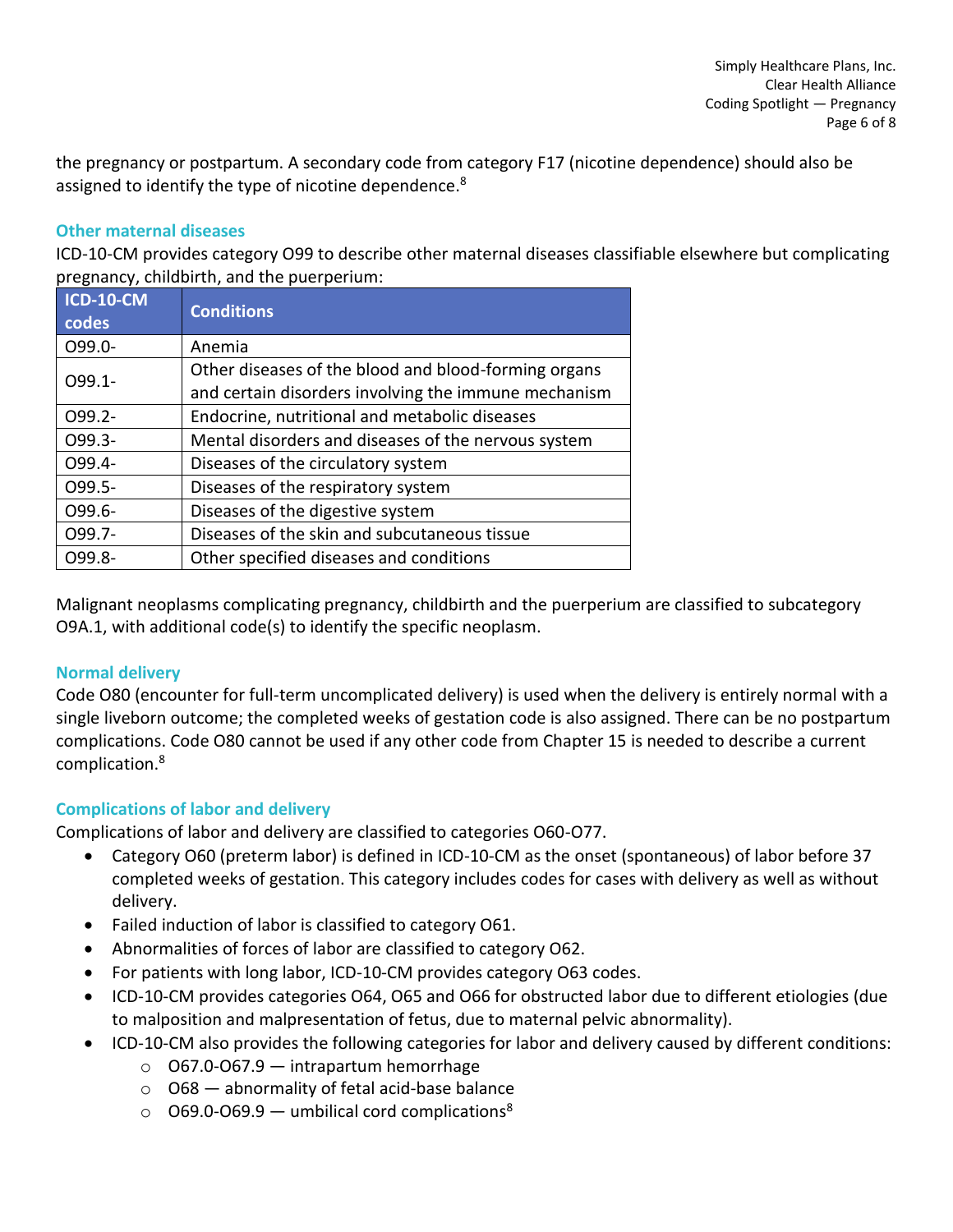#### **Fetal stress**

ICD-10-CM provides different codes related to fetal problems complicating labor and delivery, such as the following:

- O68 (labor and delivery complicated by abnormality of fetal acid-base balance) used to describe fetal acidemia, fetal alkalosis or fetal metabolic acidosis when these conditions complicate labor and delivery
- O76 (abnormality in fetal heart rate and rhythm complicating labor and delivery) includes fetal problems such as bradycardia, heart rate decelerations, heart rate irregularity, and tachycardia
- Category O77 (other fetal stress complicating labor and delivery)<sup>8</sup>

#### **Routine postpartum care**

Routine postpartum care, just like routine prenatal care, is reported with Z codes from Chapter 21 of ICD-10-CM. For example:

- Z39 encounter for maternal postpartum care and examination
- Z39.0 encounter for care and examination of mother immediately after delivery
- Z39.1 encounter for care and examination of lactating mother
- Z39.2  $-$  encounter for routine postpartum follow-up<sup>7</sup>

## **Sequelae of complication of pregnancy, childbirth, or the puerperium**

Code O94 (sequelae of complication of pregnancy, childbirth, and the puerperium) is assigned when an initial complication of the obstetric experience develops a sequela that requires care or treatment of a later date. For example:

• A patient presents with fatigue and cold intolerance. Her history indicates that she had a severe hemorrhage during delivery of a normal liveborn 7 months earlier. She was diagnosed with Sheehan's syndrome and treated with replacement hormones. Code E23.0 (hypopituitarism) is assigned for Sheehan's syndrome, followed by code O94 (sequelae of complication of pregnancy, childbirth, and the puerperium).<sup>8</sup>

#### **Abortive outcomes**

Abortive outcome is classified by type in ICD-10-CM as follows:

- O03 spontaneous abortion
- O04 complications following (induced) termination of pregnancy
- O07 failed attempted termination of pregnancy

Category Z3A codes (weeks of gestation) should not be assigned for pregnancies with abortive outcomes (O00- O08).<sup>8</sup>

## **Ectopic and molar pregnancies**

Ectopic and molar pregnancies and other abnormal products of conception are classified to the following categories with an additional code from category O08 when any complication occurs:

- O00 ectopic pregnancy
- O01 hydatidiform mole
- $O(02 -$  other abnormal product of conception<sup>8</sup>